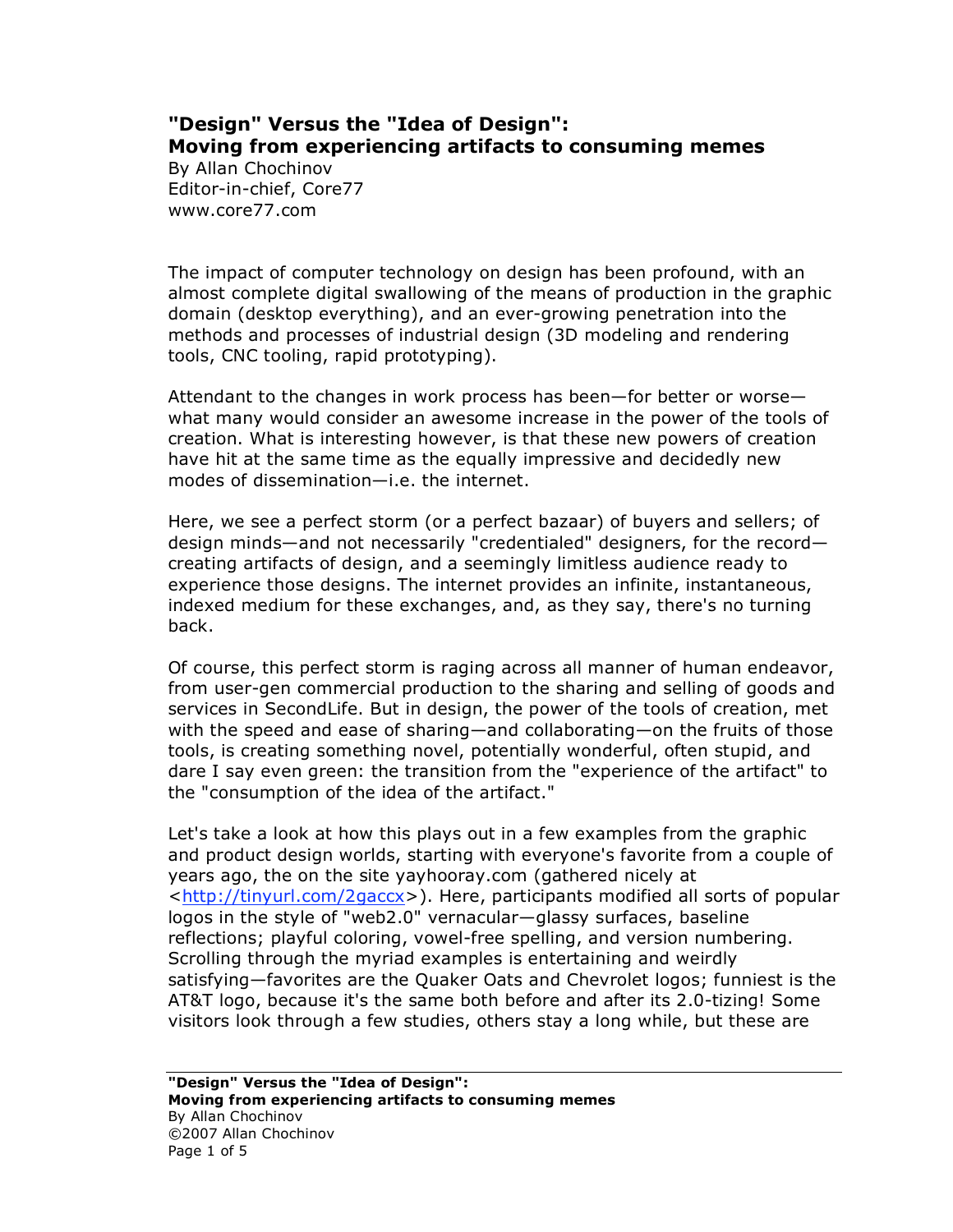little pieces of candy; empty-calorie one-liners, perhaps, but surprisingly tasty.

We can also enjoy the impressive Photoshop contests at worth1000.com, where members photoshop images, altering them based on a given competition theme—from Alternate Reflections and Shadows 3 <http://tinyurl.com/ysowdz> to Supersize It! 7

<http://tinyurl.com/2332ax>. I'm a big fan of Alternate Materials - Wood <http://tinyurl.com/23frzj>, but things start to bump up against the real world when you get to the product design stuff, as in the competition to design Apple's Next Product (A conspicuous number of toilets show up in this last competition; favorites here are the "iReallyGottaGo", the "iToilet," and the "iPotty." And yes, apparently this is what the internet was invented for.)

Certainly, this kind of second-guessing the next Apple iTeration has been going on all over the place for ages: Early forums were ipodlounge.com <http://tinyurl.com/2adn4w> and random posts throughout engadget.com <http://www.engadget.com>, but you see it everywhere. And juried design competitions are, by definition, sandboxes for creating ideas for things that don't exist—call them "fictional products"—so this is nothing really new. But what *is* new, again, is the high power (and low price) of the tools used to create these fictional ideas, coupled with the speed, ease, and reach of the tools for distributing them. Here, like in everything internet, we've got low barriers and viral carriers. This creates new opportunities for creative people everywhere, and new opportunities for communities of people to enjoy and share the work. So the question tempting us is: Will this *change* the work?

(On the "fictional" term: My favorite usage here is from Stefane Barbeau and Duane Smith of Vessel <http://www.vessel.com>, who have famously called their well-known commercial home product line their "non-fictional design work," and their conceptual, non-commercial Release1 work <http://www.release1.net> their "fictional design work." There has always been something sad about that "non-" moniker to me; that non-fiction plays second-fiddle to fiction. But it's actually refreshing to see it employed in the design realm!)

Back in iWorld, we see things move from toilets to a current favorite of designers, the toaster. This has particular resonance for me, because one of the most heavily trafficked pages on Core77.com is the ROLLERtoaster <http://tinyurl.com/y6vqmz>, an award-winning design, but arguably one of the most unsafe, annoying-to-use products ever to be conjured. It's not real, but it's irresistible, and the internet has rewarded it for its novelty. (It's been posted at every design blog you can name.)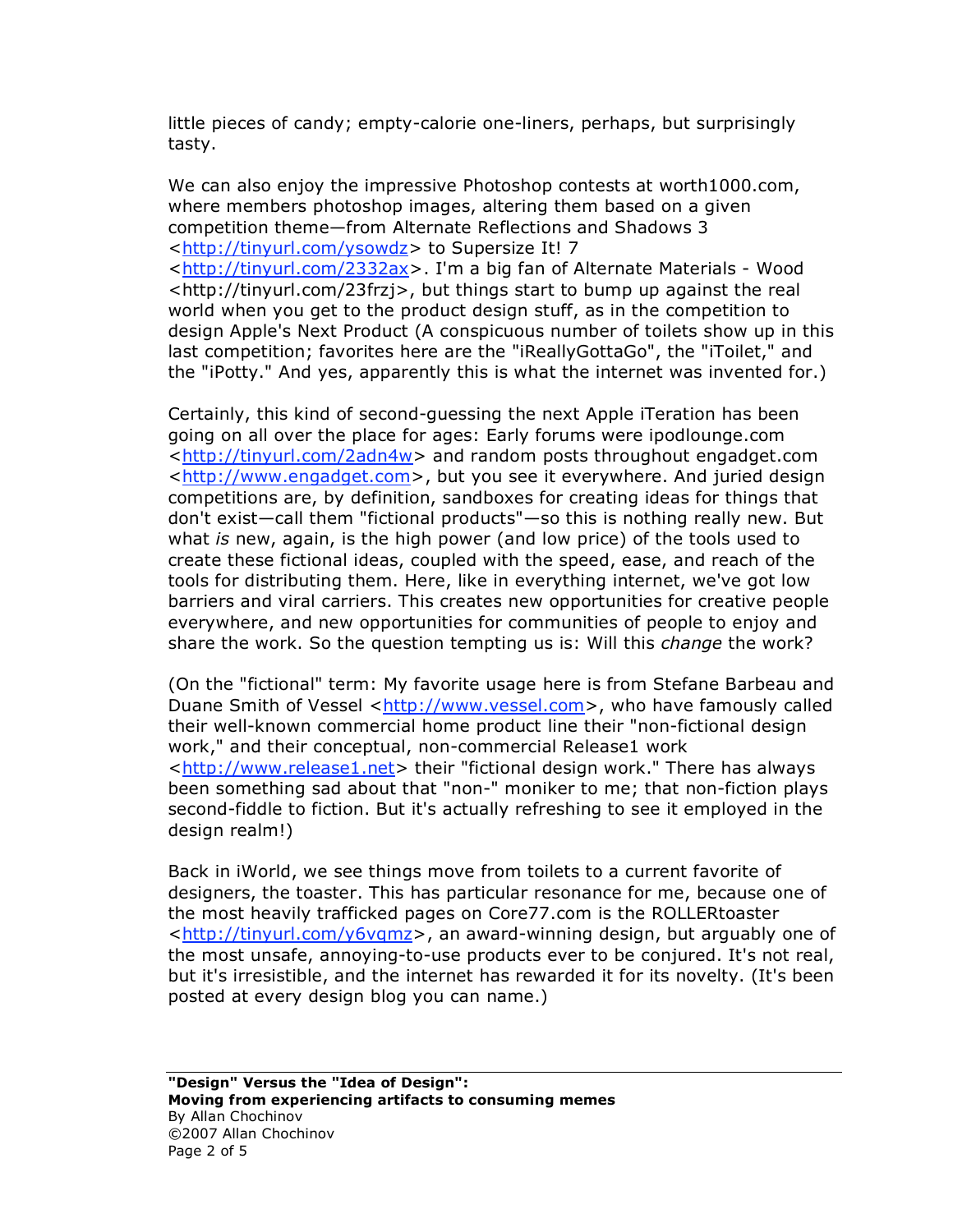And over at a relatively new site called Idealist, <http://idealist.blinkr.net>, designers upload images of fictional products that they concoct in 3D rendering software, and post for critique...in the form of everyone's favorite internet metric: voting. Here, lego's Lego's Ice Bricks ice cube tray <http://tinyurl.com/2hqrok> as garnered 224 votes, while Anna Lopez's Cario Notebook <http://tinyurl.com/266svb>—a catastrophically *bad* idea has tallied up a mere 12.

If you step back from the quotidian logos and toasters and ice cube trays though, people let their hair down a bit more. Over at Flickr, several memes have captured the delight of many. "Transparent Desktop" <http://tinyurl.com/26quum> and "Transparent Screens" <http://tinyurl.com/3ulzf> challenges people to create and share images of computer screens manipulated to appear transparent. (Favorites are Bennecontentos' "Transparent Desktop" <http://tinyurl.com/229s74> and mag3737's "Magic Screen" <http://tinyurl.com/2cmnyo>; while //bwr's "Double Transparent Screen" <http://tinyurl.com/yngt23> ups the ante, with schiwago 08815's "Transparenter Desktop 02" <http://tinyurl.com/2yac8j> reaching for a nice surprise.)

My personal favorite Flickr meme, also from a couple years ago, is "Cameratoss" <http://tinyurl.com/279any>. This is where people set their cameras to a long exposure, hit the shutter button, and toss them up into the air. The results are mesmerizing—El Ray seems to be a virtuoso here <http://tinyurl.com/25mefq>—but what's fascinating about this meme is that these pieces aren't really about the graphic image; they're about the *throw.* El Ray isn't a better illustrator than anyone else; he simply has a better arm. (I'd give him 100 votes, if the system allowed.)

And finally, we have to make a stop at Front Design's infamous "Sketch Furniture" stunt, blogged the world over and enjoyed by most as a YouTube video <http://tinyurl.com/y4arqw>. Now, the thing about the Front Design piece is that it is perfectly consumable as an idea. We probably don't need to see it live (we *couldn't*, actually, since that thrilling line tracing over the drawer's hand at 00:03:22 is superimposed onto the live-action video), and we certainly don't need to buy or own the furniture itself—it's probably not very good by any straight metric. But it's REAL good as an "idea"—for exploring the relationship between 2D and 3D; the nature of manufacturing and production; the notion of mass customization and personalization; or the grace notes of dance, or poetry, or instant gratification, or myriad other lenses you could view this video through.

And after you watch the video—after you consume it—you have a decision to make: You can forward it to a friend in an email, or you can blog it if you're a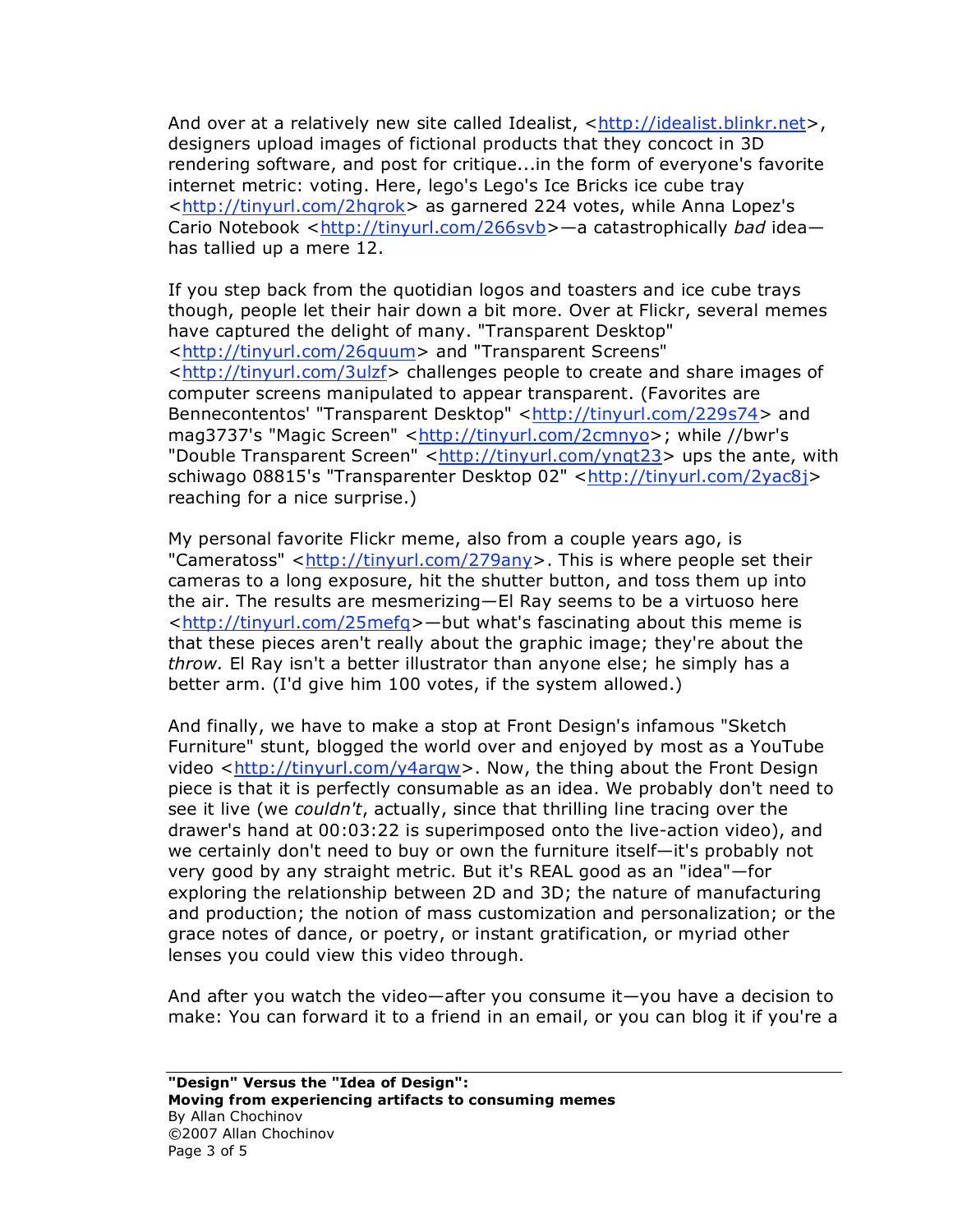blogger, or you can simply close the window and get back to work. The Front Design video has served you well, I'd argue, without creating a bit of solid waste. (That's not to say that consuming the video, or other uses of the internet, has no ecological footprint. Far from it. < http://tinyurl.com/ybpzq7>)

Oh: Don't forget to spend 9 seconds checking out the "Walking Table" video on the way out <http://tinyurl.com/wthfr>. That one's the best! (I don't need to own that table either, by the way—though I wouldn't mind pushing it across a gallery floor.)

To me then, these ideas, or memes, or internet phenomena, even when they're absurd, provide something that is very worthwhile. They're editorial. They amount to gestures—discursive, narrative, and evocative in nature, and shared by many. They travel virally, probably exactly *because* they are there first to tell a story, then second to serve a function. And when you think about it, this isn't a bad place for design to be right now. Too many of our products are function first/form second, with narrative nowhere to be found. How bad would it be if our products started with narrative in the first place; with an idea of the experience of the product in mind—before that product ever had the *chance* to turn into landfill? Not bad at all, really.

So what does this boil down to? Well, in a classic design worldview, we can say that designers are in the business of creating artifacts. (Those artifacts can be signs, posters, books, products, exhibits, buildings, etc.) And that these artifacts—at least the well-designed ones—belong to systems. (A logo is part of a brand; a TiVo is part of a home entertainment system, broadcasting infrastructure, etc.) And that the way we move through those systems is by experiencing them. Add up all those experiences perhaps, and you arrive at culture, or at least pieces of culture. So it looks like this:

Artifacts Systems **Experiences** Culture

Perhaps now, we are seeing something different; something that reflects the move from artifact to the idea of artifact. Here, the "thing" is replaced by the "gesture" of the thing. And these gestures collect into gestalts, or sets of symbolic ideas that add up to more than the sum of their parts. And perhaps most significantly here, the way we move through *these* kinds of ideas is by consuming them. And ultimately, this translates into a zeitgeist, or a spirit of the times. So now our chart looks like this: